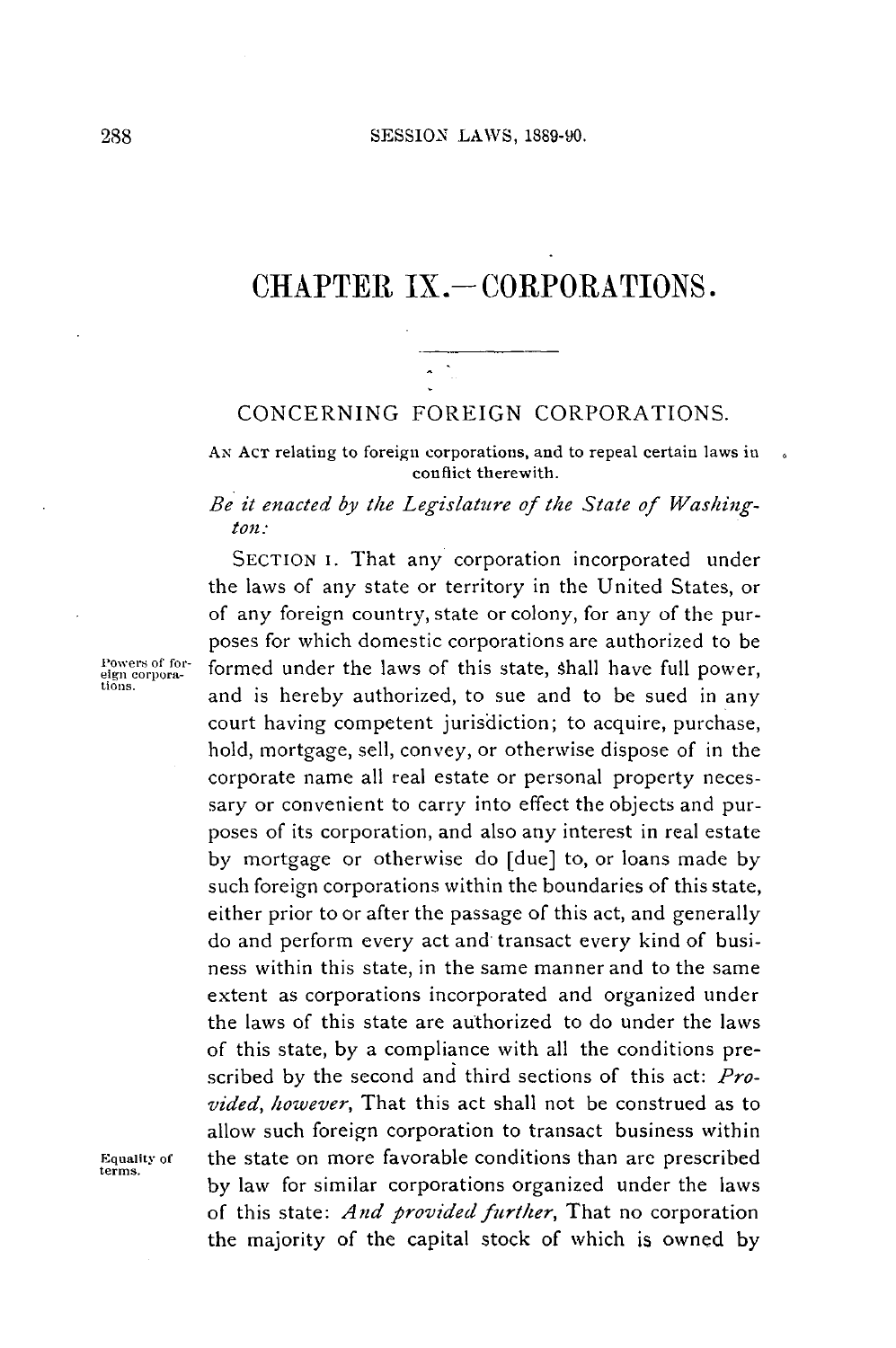aliens other than those who in good faith have declared their intentions to become citizens of the United States, shall acquire the ownership of any lands in this state, other **Limit of owner-** ship of lands. than lands containing valuable deposits of minerals, metals, iron, coal or fire-clay, and the necessary land for mills and machinery to be used in the development thereof, and the manufacture of products therefrom, except where acquired under mortgage or in good faith in the ordinary course of, justice in the collection of debts: *Provided further,* That no foreign corporation which is hereafter organized, which has among its other powers the business of dealing in real estate, and buying and selling the same, and for the purpose of carrying on a real estate brokerage business, shall **be** permitted to transact such business of buying and sell- **Shall** nottrans- **act real estate** ing, and dealing in real estate and carrying on a brokerage **business.** business therein in this state; but this prohibition shall not extend to any other business for the transaction of which such corporation may **be** organized.

SEC. 2. Such corporations shall cause to be filed and re- Must file and corded in the office of the secretary of state a certified copy of its charter, articles of incorporation, memorandum of association, or certificate of incorporation certified to **by** the officer who is the custodian of the same, according to the laws of the state or territory, country or colony, where such corporation is incorporated, or who is authorized to issue certificates of incorporation, according to the laws of such state, territory, or foreign country or colony. The instruments herein required to be filed and recorded shall be attested **by** such certifying officer, under his hand and seal of office, which attestation shall be *prima facie* proof of the facts therein stated, and of the genuineness of the certificate. If such officer has no official seal, his certificate shall state that fact over his signature, and thereupon the secretary of state, or of the territory, in case of corporations within the United States, and the consul general, consul, vice consul, deputy consul, consular agent, or commercial agent of the United States, at or nearest to the place where such certificate is made, in the case of corporations not within the United States, shall certify, under his hand and seal of office, to the genuineness of the **-19**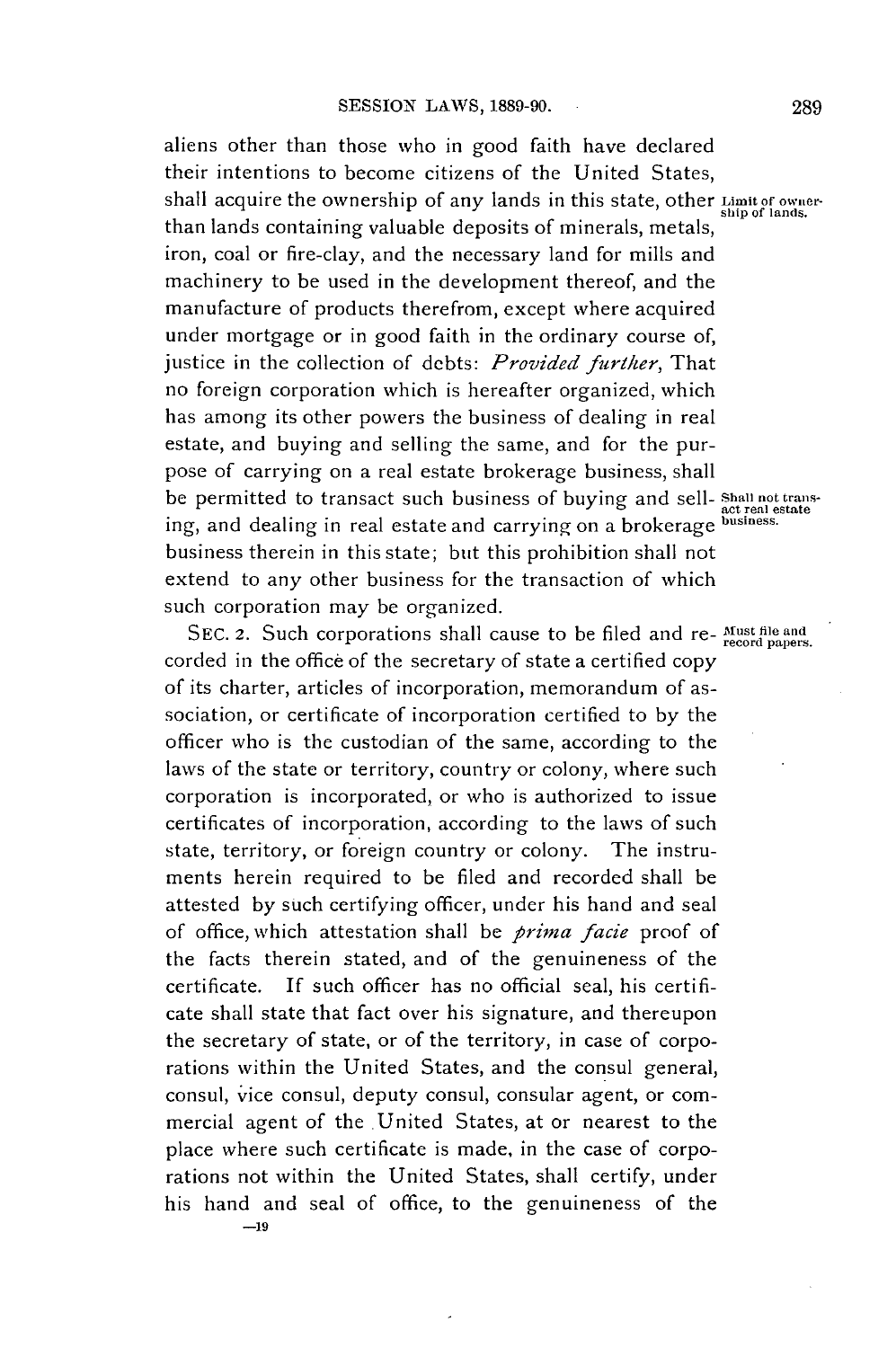signature of the officer making the certificate, and to the fact that at the time of making such certificate the person making the same held the office described in the certificate.

**SEC. 3.** Such corporations shall also constitute and appoint **Must appoint a** an wgtho shall reside at the place in the state where **resident agent.** the principal business of the corporation is to be carried on, to be designated as hereinafter required. Such appointment shall **be** in writing, signed **by** the president or chief officer of such corporation, and shall be attested **by** its corporate seal, and shall contain the name of the agent, his place of residence and the place where the principal business of such is to be carried on, and shall authorize such agent to accept service of *process* in any action or suit pertaining to the property, business or transactions **of** such corporation within this state in which such corporation may be a party. The signature of such president or chief officer, attested **by** the corporate seal to such written appointment, shall be sufficient proof of the appointment of such agent. Such appointment, when duly executed, shall be filed for record in the office of the secretary of state by such corporation, and shall be there recorded; and such corporation shall have and keep continually some resident agent, empowered as aforesaid during all the time such corporation shall conduct or carry on any business within this state, and service of any process, pleading, notice or other paper shall **be** taken and held as due service on such corporation. Such corporation may change its agent or its principal.place of business, from time to time, **by** filing and recording with the secretary of state a new appointment, stating the change of such agent or the change in the principal place of business.

> **SEC.** 4. No corporation which has heretofore complied with the laws of the State or Territory of Washington hitherto existing regarding foreign corporations, and has kept a duly appointed agent within the boundaries of the state as heretofore required, shall be required to file for record or cause to be recorded the certified copies required **by** this act, or to execute or file for record or cause to be recorded a new appointment of agent as herein required.

**Appointment**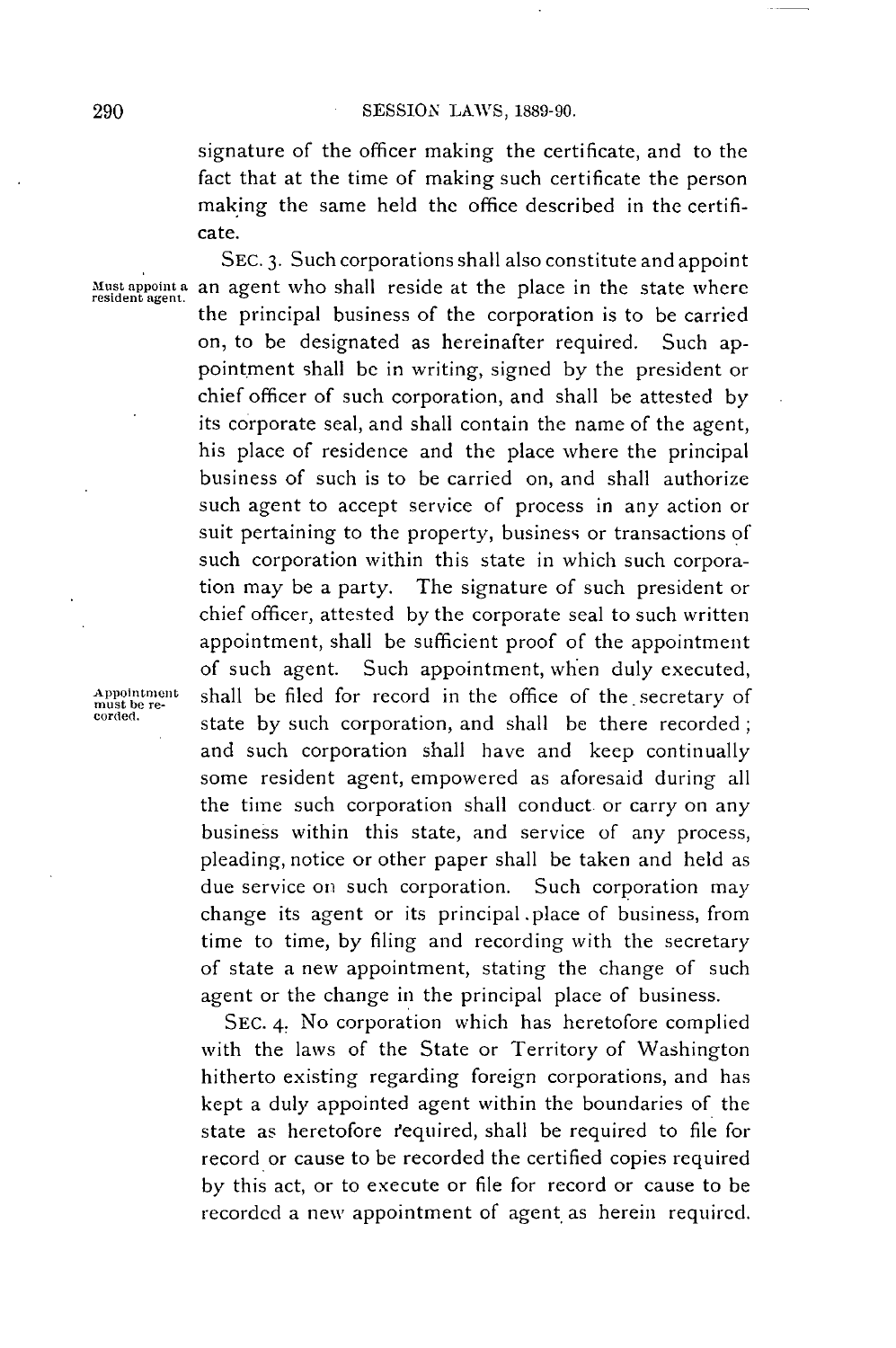**SEC. 5. All** acts and parts of acts heretofore passed **by** the Territory of Washington in conflict with any of the provisions of this act be and the same are hereby repealed.

Approved March **28,** 1890.

### **RELATING** TO TRANSPORTATION **COM-**PANIES.

- **AN ACT** requiring all transportation companies to promptly forward all freight, and making them liable for damages when failing promptly to forward the same.
- *Be it enacted by the Legislature of the State of Washington:*

**SECTION** I. That all transportation companies doing business wholly or in part within this state shall, upon receipt of any article of freight, promptly forward the **Mustforward** without delay same to its marked destination, **by** the route directed **by** the shipper, or if no directions are given **by** shipper, then to any connecting company whose line or route reaches nearest to the point to which such freight is marked.

SEC. 2. Any transportation company failing to comply **Fenalty** for failure to comwith section one of this act shall be liable for any dam- <sup>ply.</sup> ages that may be sustained, either to the shipper or consignee, from any cause, upon proof that said damages resulted on account of a failure of the transportation company to comply with section one of this act.

**SEC. 3.** Suit for damages may be instituted either at **Jurisdiction.** the place of shipping or destination, either **by** the shipper or consignee, and before any court competent and qualified to hear and determine like causes between individuals resident of the district in which said court is holding.

Approved March **6,** 1890.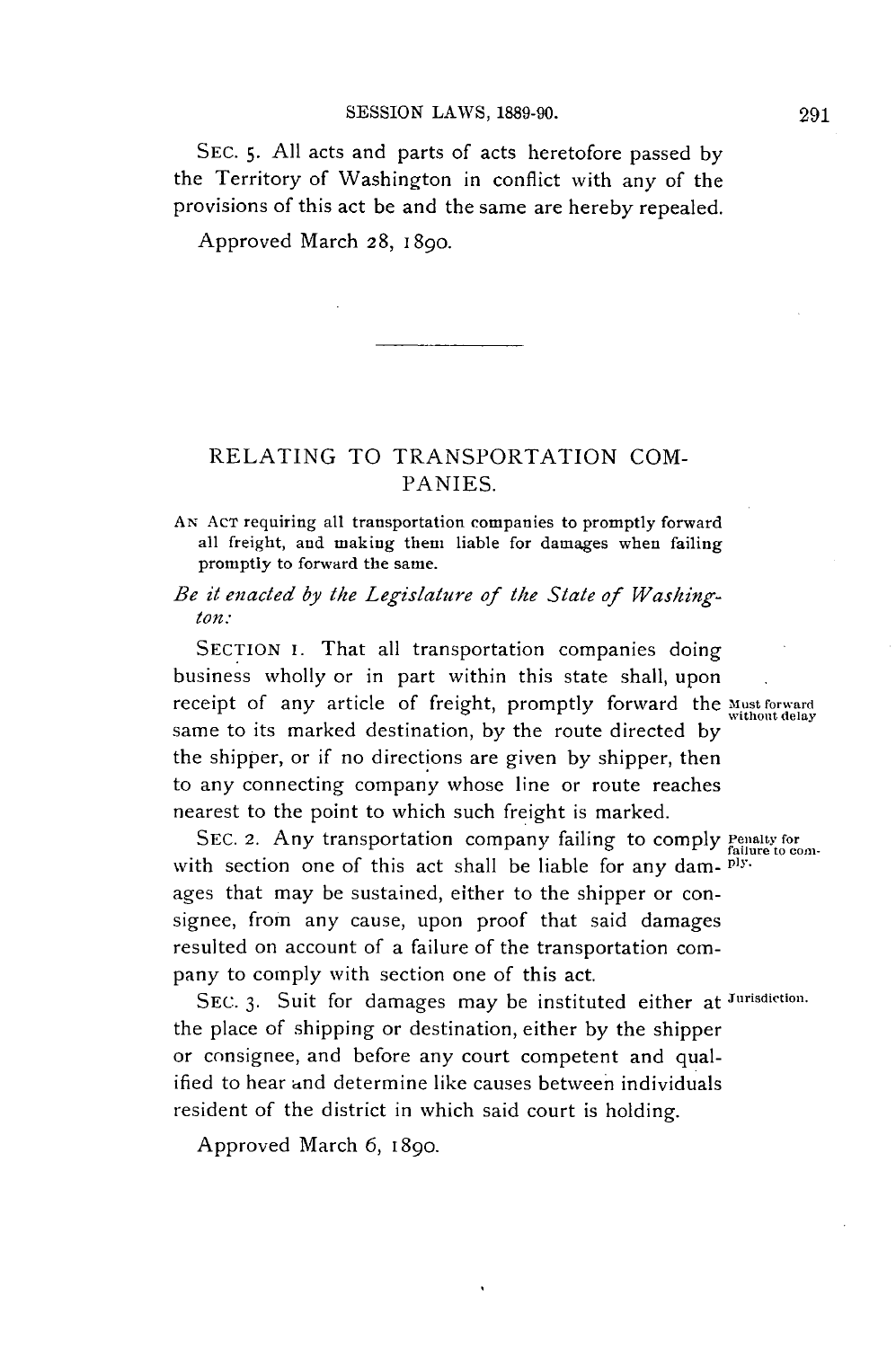## TELEGRAPH **AND TELEPHONE COMPANIES;** TO PROVIDE FOR THE **REGULATION** OF.

**AN AcT** to define and establish the rights and obligations of telegraph and telephone corporations and companies.

*Be it enacted by the Legislature of the State of Washington:*

extended to all telegraph and telephone corporations and companies organized or doing business in this state.

lay or discrimination, and all telephone companies shall

**SEC. 3.** Every railroad operated in this state, and carrying freight and passengers for hire, or doing business in this state, is and shall be designated a "post road," and

receive and transmit messages for any person.

of-way of such railroad.

Eminent do-<br>main. SECTION I. The right of eminent domain is hereby

**Must receive SEC.** 2. Said corporations and companies shall receive, and transmit **messages.** exchange and transmit each other's messages without de-

**Right-of-way**  Right of way the corporation or company owning the same shall allow<br>over railroad

**Equnal privi- SEC.** 4. No railroad corporation or company organized **leges.** or doing business in this state shall allow any telegraph or telephone company, or any individual, any facilities, privileges or rates for transportation of men or material, or for repairing their lines, not allowed to all telegraph and telephone companies and individuals.

**lines.** telegraph and telephone companies to construct and maintain telegraph and telephone lines on and along the right-

**SEC. 5.** Any telegraph or telephone corporation or company, or the lessees thereof, doing business in this state, **Generalrights.** shall have the right to construct and maintain all necessary lines of telegraph or telephone for public traffic along and upon any public road, street or highway, along or across the right-of-way of any railroad corporation, and may erect poles, posts, piers or abutments for supporting the insulators, wires and any other necessary fixture of their lines, in such manner and at such points as not to incommode the public use of the railroad or highway, or interrupt the navigation of the waters: *Provided, That* when the right-of-way of such corporation has not been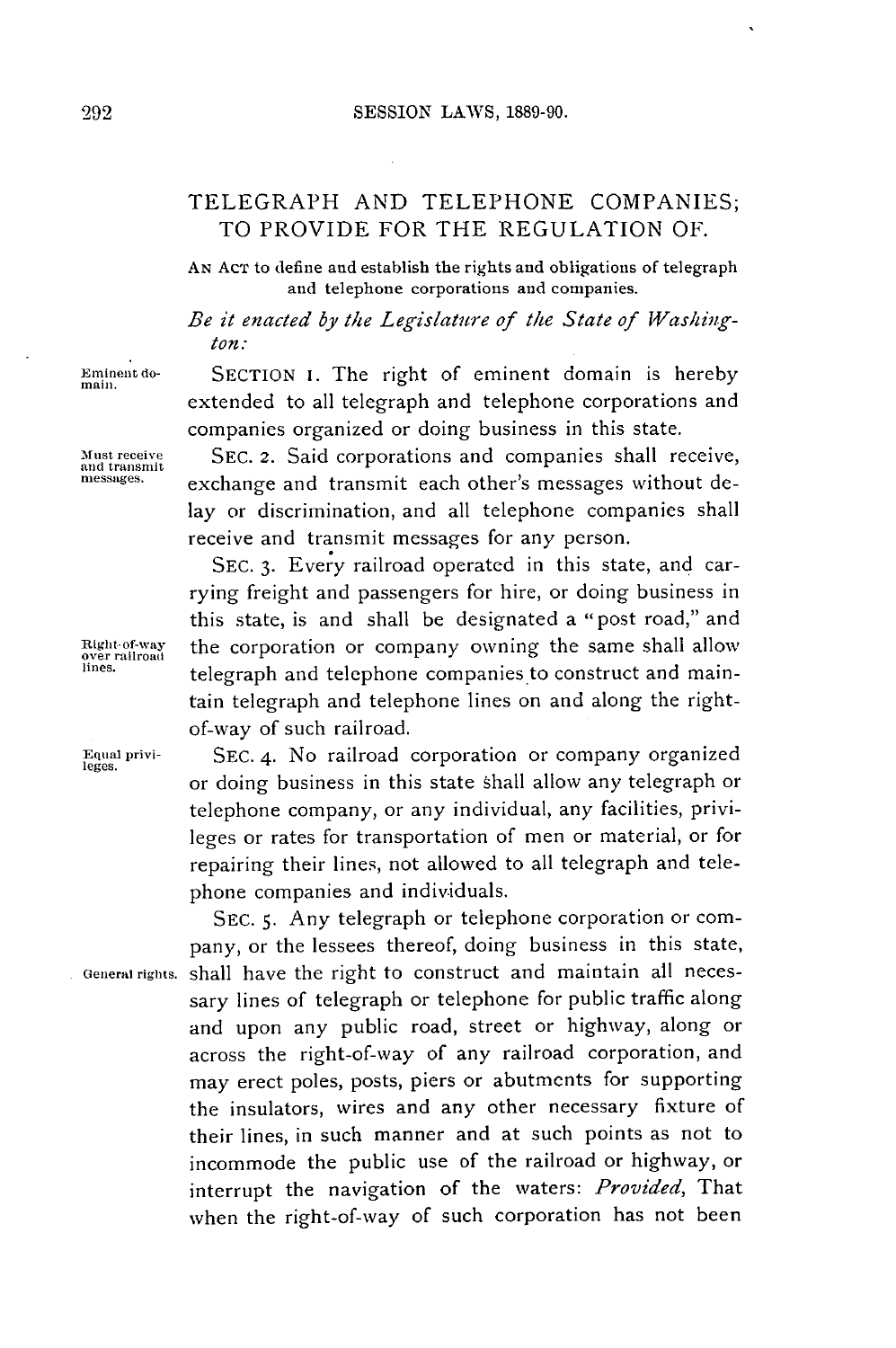acquired **by** or through any grant or donation from the United States, or this state, or any county, city or town therein, then the right to construct and maintain such lines shall be secured only **by** the exercise of right of eminent domain, as provided by law: *Provided further*, *Eminent do-*That where the right-of-way as herein contemplated is within the corporate limits of any incorporated city, the *Within incor*consent of the city council thereof shall be first obtained before such telegraph or telephone lines can be erected thereon.

**SEC. 6.** Any person who injures or destroys, through want of proper care, any necessary or useful fixtures of any telegraph or telephone corporation or company, is liable to the corporation or company for all damages **sus- Liability for injuring or de-**<br>tained thereby. Any vessel which, by dragging its anchor *stroying prop*or otherwise, breaks, injures or destroys the sub-aqueous cable of a telegraph or telephone corporation or company, subjects its owners to the damages hereinbefore specified.

SEC. 7. Any person who wilfully and maliciously does willful or maany injury to any telegraph or telephone property mentioned in the preceding section, is liable to the corporation or company for five times the amount of actual damages sustained thereby, to be recovered in any court of competent jurisdiction.

**SEC. 8.** In case of the refusal or neglect of any telegraph or telephone corporation to comply with the provisions of section number two, the penalty for the same shall be a **Penalty.** fine of not more than five hundred nor less than one hundred dollars for each offense.

**SEC. 9.** In case of the refusal or neglect of any railroad company or corporation to comply with the provisions of section number three, said company or corporation shall be liable for damages in the sum of not less than one **Penalty as to section 3.** thousand dollars nor more than five thousand dollars for each offense, and one hundred dollars per day during the continuance thereof.

**SEC.** io. No telegraph or telephone corporation or company can recover damages for the breaking or injury of any sub-aqueous telegraph cable, unless such corporation or company has previously erected on either bank of the

**licious injury.**

**293**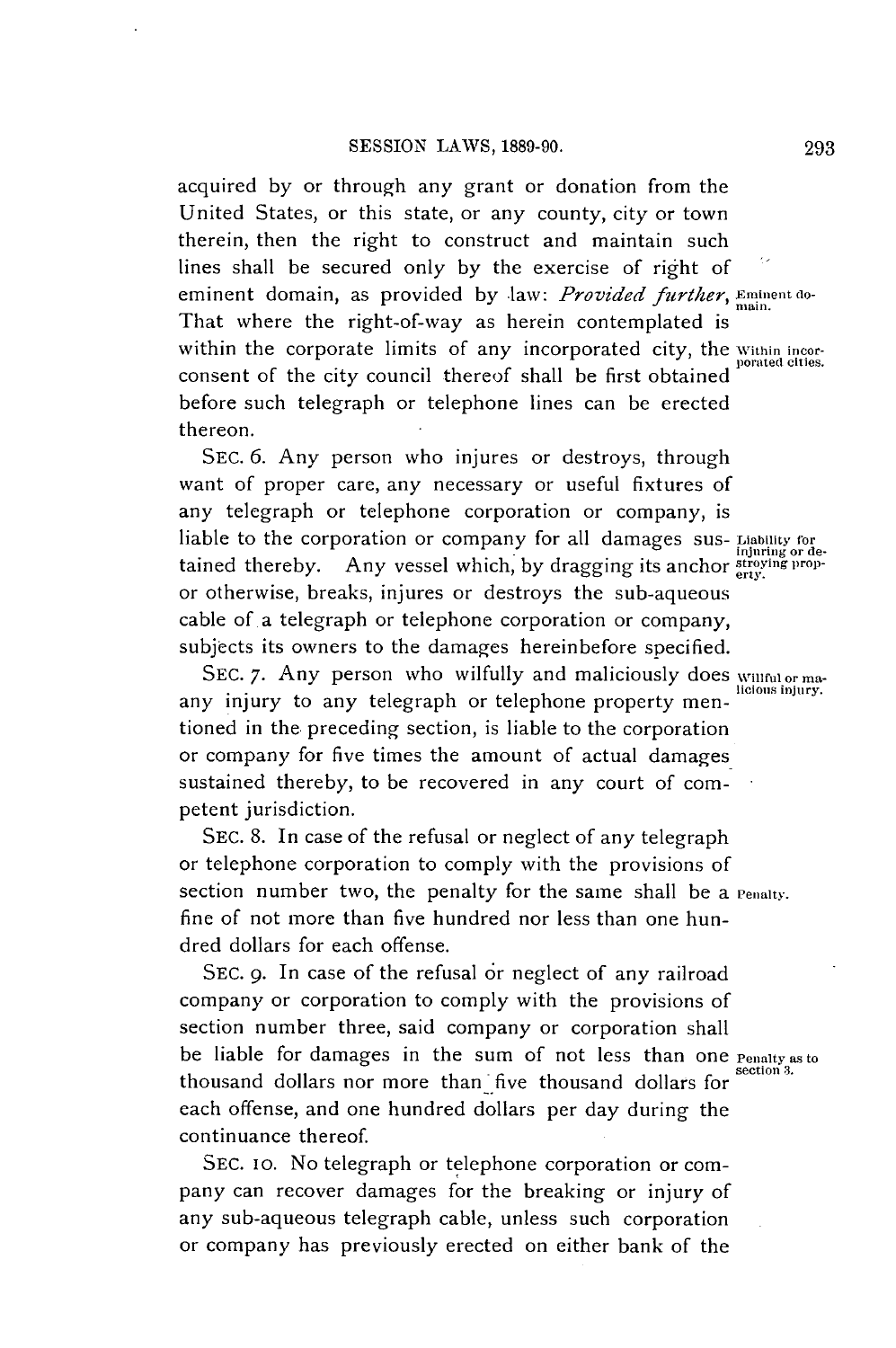$\overline{1}$ 

**Marking loca-** waters under which the cable is placed, a monument indi- **tion of cables.** cating the place where the cable lies, and publishes for one month, in some newspaper most likely to give notice to navigators, a notice giving a description and the purpose of the monuments, and the general course, landings and termini of the cable.

> SEC. II. All laws and parts of laws in conflict with this act are hereby repealed.

Received **by** the governor March **28,** 1890.

*[Note by the Secretary of State.*-The foregoing act having been presented to the governor of the state for his approval, and not having been filed in the office of the secretary of state within the time prescribed **by** the constitution of the state, with his objections thereto, has become a law under the provisions of the constitution.]

## APPROPRIATION OF **LANDS** BY CORPORA-**TIONS;** TO **REGULATE PROCEEDINGS** FOR.

**AN ACT** to regulate the mode of proceeding to appropriate lands, real estate or property, **by** corporations for corporate purposes, and of ascertaining and securing compensation therefor, and repealing laws in conflict with this act, and declaring an emergency.

*Be it enacted by* the *Legislature of the State of Washington:*

SECTION I. Any corporation authorized **by** law to appropriate land, real estate, premises or other property for right-of-way or any other corporate purposes, may present to the superior court of the county in which any land, real estate, premises or other property sought to be appropriated shall be situated, or to the judge of such superior court in any county where he has jurisdiction or is holding **Petition to sn-** court, a petition in which the land, real estate, premises or other property sought to be appropriated shall be described with reasonable certainty, and setting forth the name of each and every owner, incumbrancer or other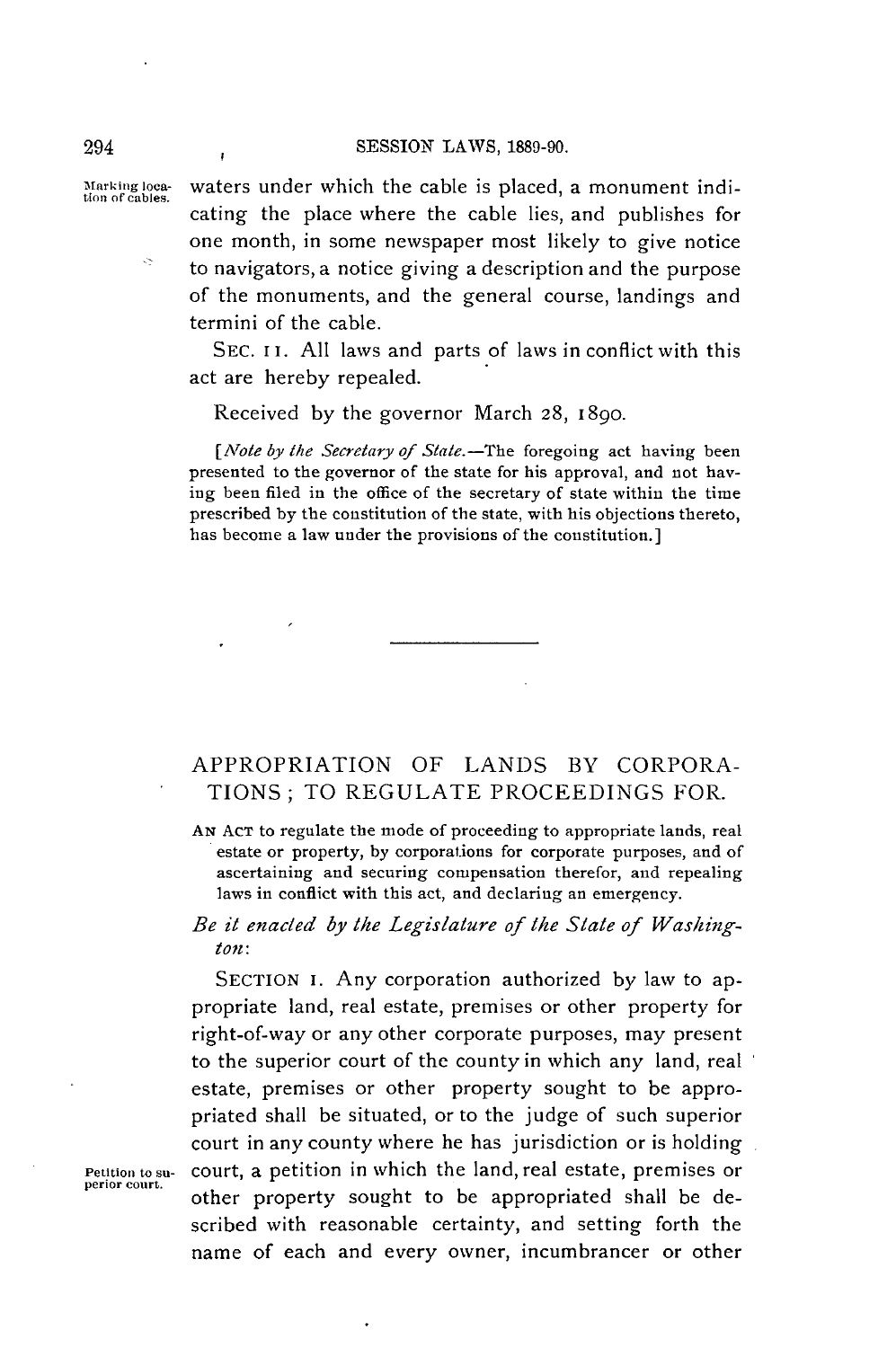person or party interested in the same, or any part thereof, so far as the same can be ascertained from the public records, the object for which the land is sought to be appropriated, and praying that a jury be impanneled to ascertain and determine the compensation to be made in money, irrespective of any benefit from any improvement proposed **by** such corporation, to such owner or owners, respectively, and to all tenants, incumbrancers and others interested, for the taking or injuriously affecting such lands, real estate, premises or other property, or in case a jury be waived as in other civil cases in courts of record in the manner prescribed **by** law, then that the compensation to be made, as aforesaid, be ascertained and determined **by** the court, or **judge** thereof.

SEC. 2. A notice, stating briefly the objects of the peti- Notice must be tion, and containing a description of the land, real estate, premises or property sought to be appropriated, and stating the time and place, when and where the same will be presented to the court, or the judge thereof, shall be served on each and every person named therein as owner, incumbrancer, tenant, or otherwise interested therein, at least ten days previous to the time designated in such notice for the presentation of such petition. Such service shall be made **by** delivering a copy of such notice to each of the persons or parties so named therein, if a resident of the state; or, in case of the absence of such person or party from his or her usual place of abode, **by** leaving a copy of such notice at his or her usual place of abode; or, in case of a foreign corporation, at its principal place of business in this state, with some person of more than sixteen years of age. In case of domestic corporations, such service  $I_n$  case of domestic corporashall be made upon the president, secretary or other di-tions. rector or trustee of such corporation. In case of minors, **Minors.** on their guardians, or in case no guardian shall have been appointed, then on the person who has the care and custody of such minor; in case of idiots, lunatics or distracted persons, on their guardian, or in case no guardian shall have been appointed, then on the person in whose care or charge they are found. In case the land, real estate, premises or other property sought to be appropriated is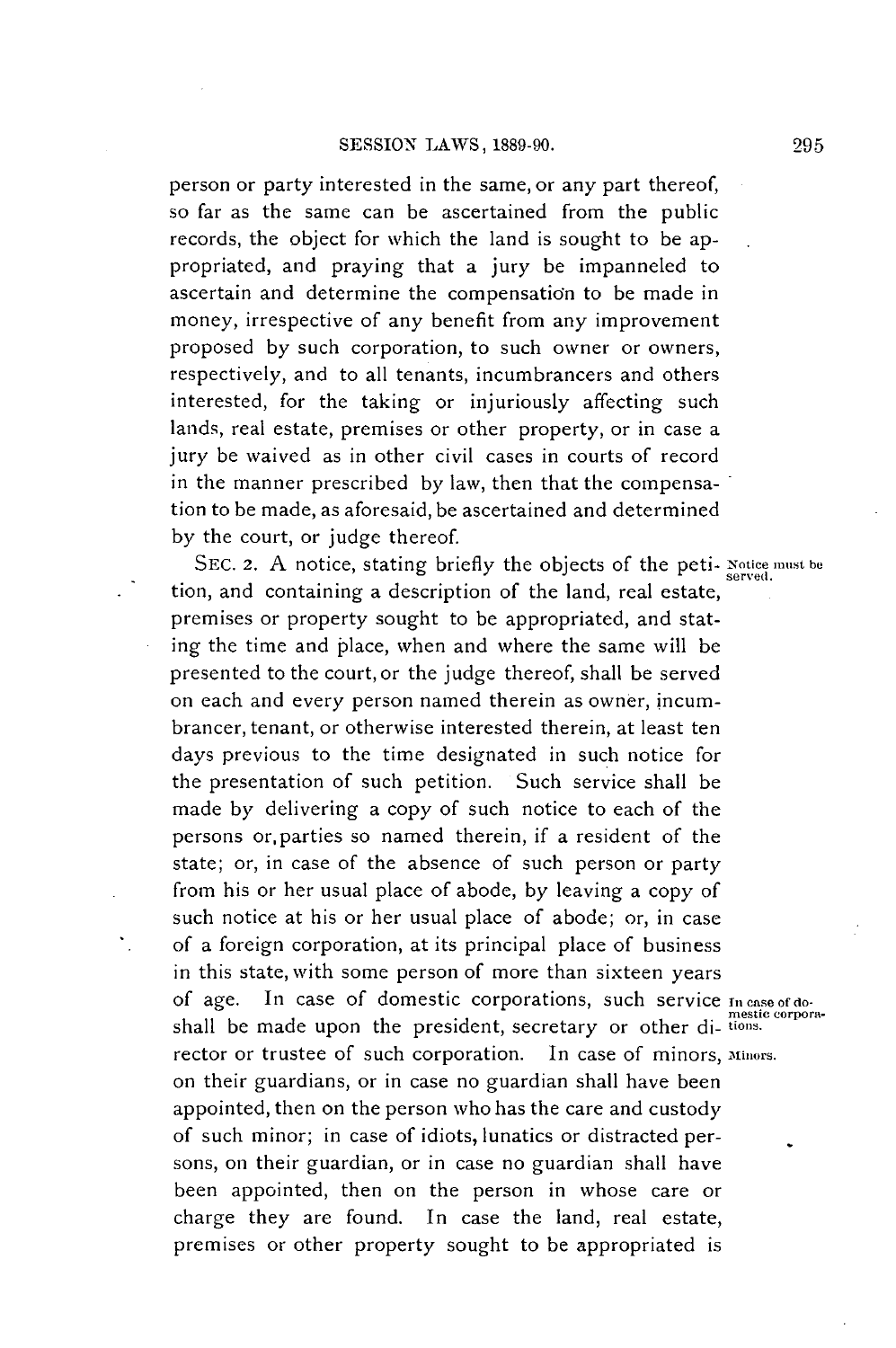**State lands.** state, school or county land, the notice shall be served on

**(lent owners.**

the auditor of the county in which the land, real estate, premises or other property sought to be appropriated is situated. In all cases where the owner or person claiming As to non-resi- an interest in such real or other property, is a non-resident of this state, or where the residence of such owner or person is unknown, and an affidavit of the agent or attorney of the corporation shall be filed that such owner or person is a non-resident of this state, or that after diligent inquiry his residence is unknown, or can not be ascertained **Service by pub- by** such deponent, service may be made **by** publication thereof in any newspaper published in the county where such lands are situated once a week for two successive weeks; and in case no newspaper is published in said county, then such publication may be had in a newspaper published in the county nearest to the county in which lies the land sought to **be** appropriated. And such publication shall be deemed service upon each of such nonresident person or persons whose residence is unknown. Such notice shall be signed **by** the president, manager, secretary or attorney of the corporation; and in case the proceedings provided for in this act are instituted **by** the owner or any other person or party interested in the land, real estate, or other property sought to be appropriated, then such notice shall be signed **by** such owner, person or party interested, or his, her or its attorney. Such notice may be served **by** any competent person over twenty-one **Proofofservice.** years of age. Due proof of the service of such notice **by** affidavit of the person serving the same, or **by** the printer's affidavit of publication, shall **be** filed with the clerk of such superior court before or at the time of the presentation of such petition. Want of service of such notice shall render the subsequent proceedings void as to the person not  $\cdot$ served, but all persons or parties having been served with notice as herein provided, either **by** publication or otherwise, shall be bound **by** the subsequent proceedings. In all other cases not otherwise provided for, service of notices, orders and other papers in the proceedings authorized **by** this act may be made as the superior court or the judge thereof may direct.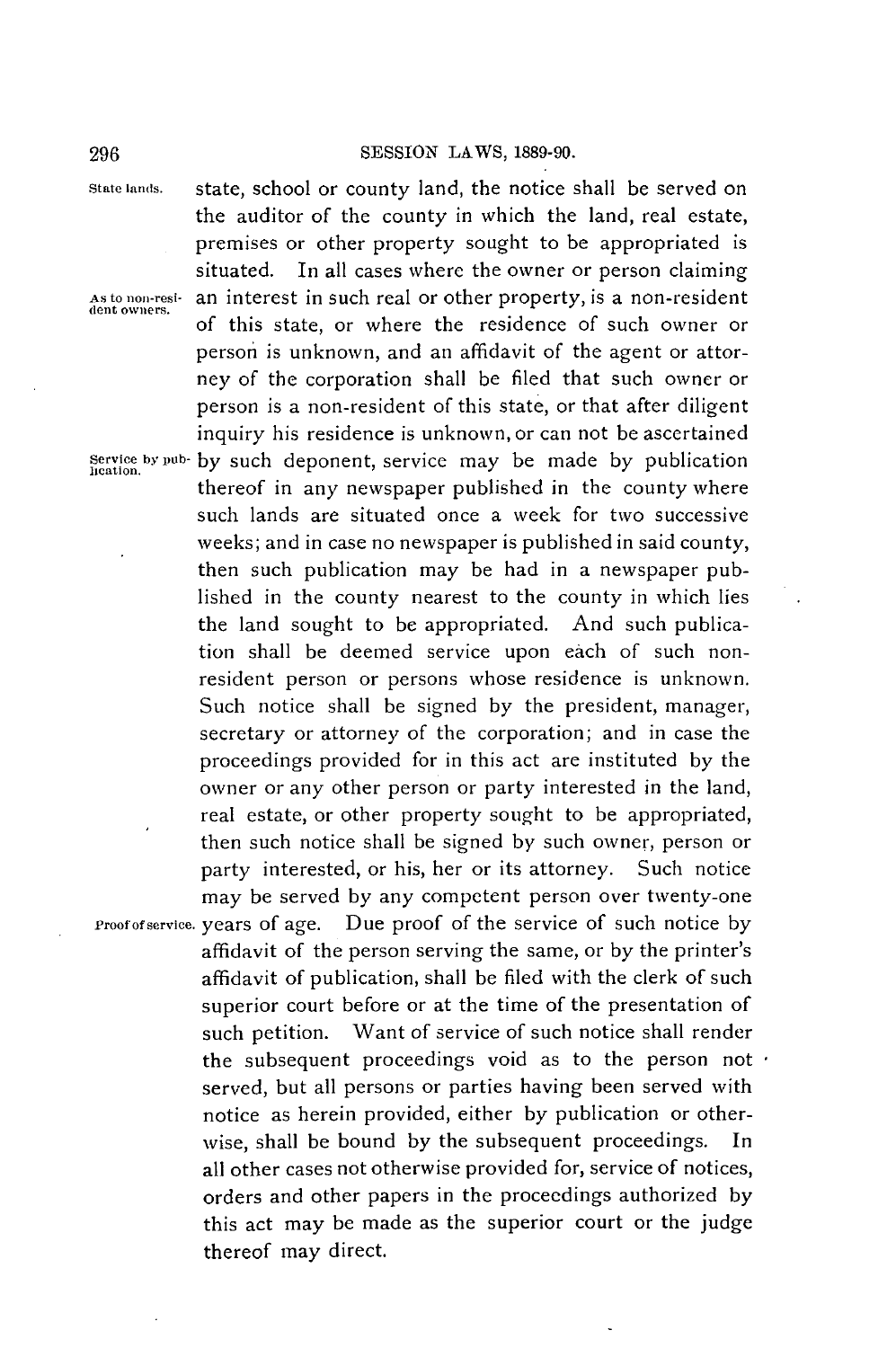SEC. 3. The court or judge may, upon application of **court.** the petitioner or of any owner or party interested, for reasonable cause, adjourn the proceedings from time to time, and may order new or further notice to be given to any party whose interest may be affected.

**SEC.** 4. At the time and place appointed for hearing said petition, or to which the same may have been adjourned, if the court or judge thereof shall have satisfactory proof that all parties interested in the land, real estate, premises or other property, described in said petition, have been duly served with said notice as above prescribed, and shall be further satisfied **by** competent proof that the contemplated use for which the land, real estate, premises or other property sought to be appropriated is really a public use and that the public interest requires the prosecution of such enterprise, and that the land, real estate, premises or other property so sought to be appropriated are required and necessary for the purposes of such enterprise, the court or judge thereof may make an order, to be recorded in the minutes of said court, directing the sheriff to summon from the citizens of the county in which any land, real estate, premises or other property sought to be appropriated shall be situated, as many qualified persons as may be necessary in order to form a jury of twelve persons, unless the parties to the **Jury.** proceedings consent to a less number (such number to be not less than three), and such consent shall **be** entered **by** the clerk in the minutes of the trial. **If** necessary to complete the jury, the sheriff, under direction of the court or judge thereof, shall summon as many qualified persons as may be required to complete the jury from the **by**standers, citizens of the county where the land, real estate, premises or other property is situated.

**SEC. 5. A** judge of the superior court shall preside at the trial which shall be held at such time as the court or the judge thereof may direct, at the court house in the county where the land, real estate, premises or other property sought to be appropriated is situated, and the jurors at such trial shall make in each case a separate separate assessassessment of damages which shall result to any person, owner.

**297**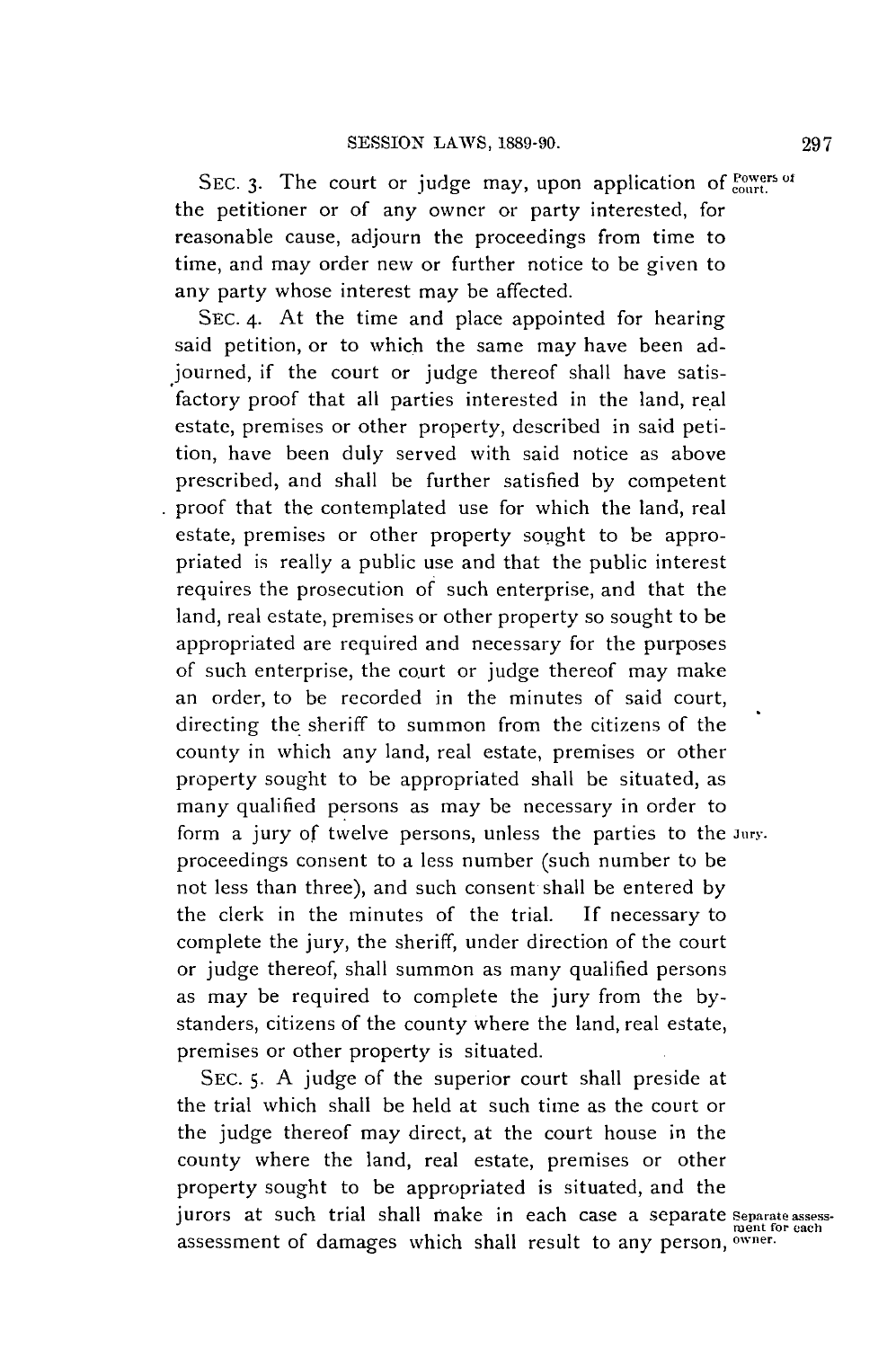corporation or company, or to the state, or to any county, **by** reason of the appropriation and use of such land, real estate, premises or other property **by** such corporation as aforesaid for any and all corporate purposes, and shall ascertain, determine and award the amount of damages to be paid to said owner or owners respectively, and to all tenants, incumbrancers and others interested, for the taking Basis of esti-<br>mate of dam-<br>**other property for the purpose of such enterprise, irre-**<br>ages. **other property for the purpose of such enterprise, irre**spective of any benefit from any improvement proposed **by** such corporation. Upon the trial, witnesses may be examined in behalf of either party to the proceedings as in civil actions; and a witness served with a subpœna in such proceedings shall be punished for failure to appear at such trial, or for perjury, as upon a trial of a civil action. Upon the verdict of the jury, judgment shall be entered **Jwdgment for** for the amount of the damages awarded to such owner or **damages.** owners respectively, and to all tenants, incumbrancers and others interested, for the taking or injuriously affecting such land, real estate, premises or other property. In case a jury is waived as in civil cases in courts of.record in the manner prescribed **by** law, the compensation to be paid for the property sought to be appropriated shall be ascertained and determined **by** the court or the judge thereof, and the proceedings shall be the same as.in trials of an issue of fact **by** the court.

> **SEC. 6.** At the time of rendering judgment for damages, whether upon default or trial, the court or judge thereof shall also enter a judgment or decree of appropriation of **lans.** the land, real estate, premises, right-of-way or other property sought to be appropriated, thereby vesting the legal title to the same in the corporation seeking to appropriate such land, real estate, premises, right-of-way or other property for corporate purposes. Whenever said judgment or decree of appropriation shall affect lands, real estate or other premises, a certified copy of such judgment or decree of appropriation may be filed for record in the office of the auditor of the county where the said land, real estate, or other premises are situated, and shall be recorded **by** said auditor like a deed of real estate, and with like effect.

Judgment for<br>appropriation of<br>lands,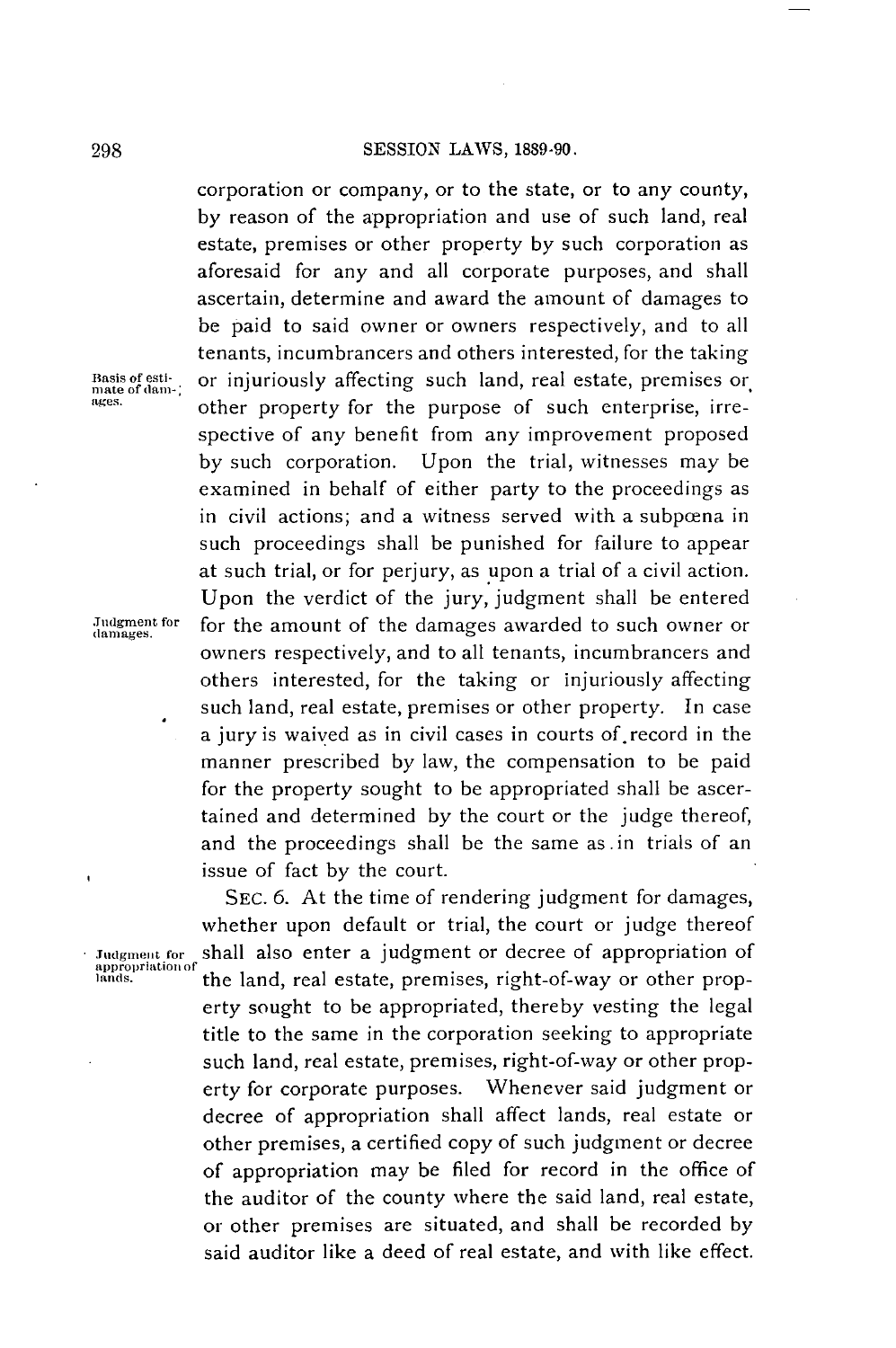**If** the title to said land, real estate, premises or other property attempted to be acquired is found to be defective from any cause, the corporation may again institute proceedings to acquire the same, as in this act provided.

**SEC. 7.** Upon the entry of judgment upon the verdict of the jury or the decision of the court or judge thereof, awarding damages as hereinbefore prescribed, the petitioner, or any officer of, or other person duly appointed by said corporation, may make payment of the damages *Payment* of damages and assessed to the parties entitled to the same, and of the **costs.** costs of the proceedings, **by** depositing the same with the clerk of said superior court, to be paid out under the direction of the court or judge thereof; and upon making such payment into the court of the damages assessed and allowed, and of the costs, to any land, real estate, premises or other property mentioned in said petition, such corporation shall be released and discharged from any and all further liability therefor, unless upon appeal the owner or other person or party interested shall recover a greater amount of damages; and in that case only for the amount in excess of the sum paid into said court, and the costs of appeal: *Provided*, That in case of an appeal to the su- Appeal. preme court of the state by any party to the proceedings, the money so paid into the superior court **by** such corporation as aforesaid, shall remain in the custody of said court until the final determination of the proceedings **by** the said supreme court.

**SEC. 8.** Any person, corporation, state or county, claiming to be entitled to any money paid into court, as provided in this act, may apply to the court therefor, and upon furnishing evidence satisfactory to the court that he or it is entitled to the same, the court shall make an order directing the payment to such claimant the portion of such **Payment of** money as he or it shall be found entitled to; but if, upon application, the court or judge thereof shall decide that the title to the land, real estate, premises or other property specified in the application of such claimant was in such condition as to require that an action be commenced to determine the conflicting claims thereto, he shall refuse such order until such action is commenced and the con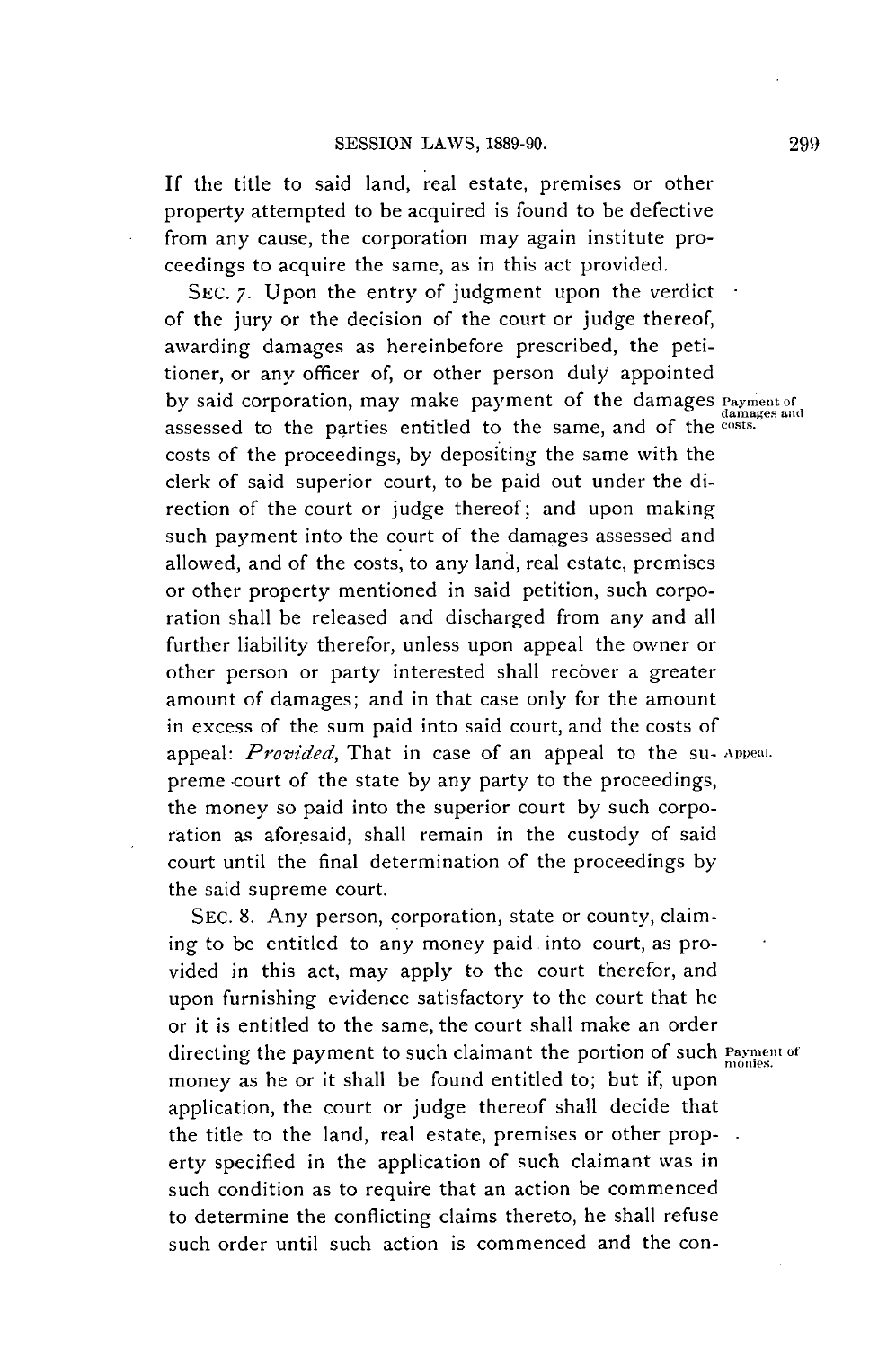flicting claims to such land, real estate, premises or other property be determined according to law.

**Right of appeal. SEC. 9.** Either party may appeal from the judgment for damages entered in the superior court, to the supreme court of the state, within thirty days after the entry of judgment as aforesaid, and such appeal shall bring before the supreme court the propriety and justness of the amount of damages in respect to the parties to the appeal: *Provided, however,* That no bond shall be required of any person interested in the property sought to be appropriated **by** such corporation, but in case the corporation appropriating such land, real estate, premises or other Bond of corpo- property is appellant, it shall give a bond like that prescribed in the next following section, to be executed, filed and approved in the same manner: *And provided further,* That if the owner of the land, real estate, premises or other property accepts the sum awarded **by** the jury, the court or the judge thereof, he shall be deemed thereby to have waived conclusively an appeal to the supreme court, and final judgment **by** default may be rendered in the superior court as in other cases.

**SEC. Io.** The construction of any railway or canal, or the prosecution of any works or improvements, **by** any corporation as aforesaid, shall not be hindered, delayed or prevented **by** the prosecution of the appeal of any party to the proceedings: *Provided,* The corporation aforesaid shall execute and file with the clerk of the court in which In case of **the appeal is pending, a bond to be approved by said proper bond, the person conditioned that the persons** *corporation not* clerk, with sufficient sureties, conditioned that the persons executing the same .shall pay whatever amount may be required **by** the judgment of the court therein, and abide any rule or order of the court in relation to the matter in controversy.

**Actions pend- SEC. ii.** No rights acquired in actions now pending *Ing.* under existing laws shall **be** affected **by** anything herein . contained, and as to all pending actions, such laws are continued in full force and effect. Except as provided in this section, all laws and parts of laws relating to the appropriation of lands or other property **by** corporations for corporate purposes are hereby repealed.